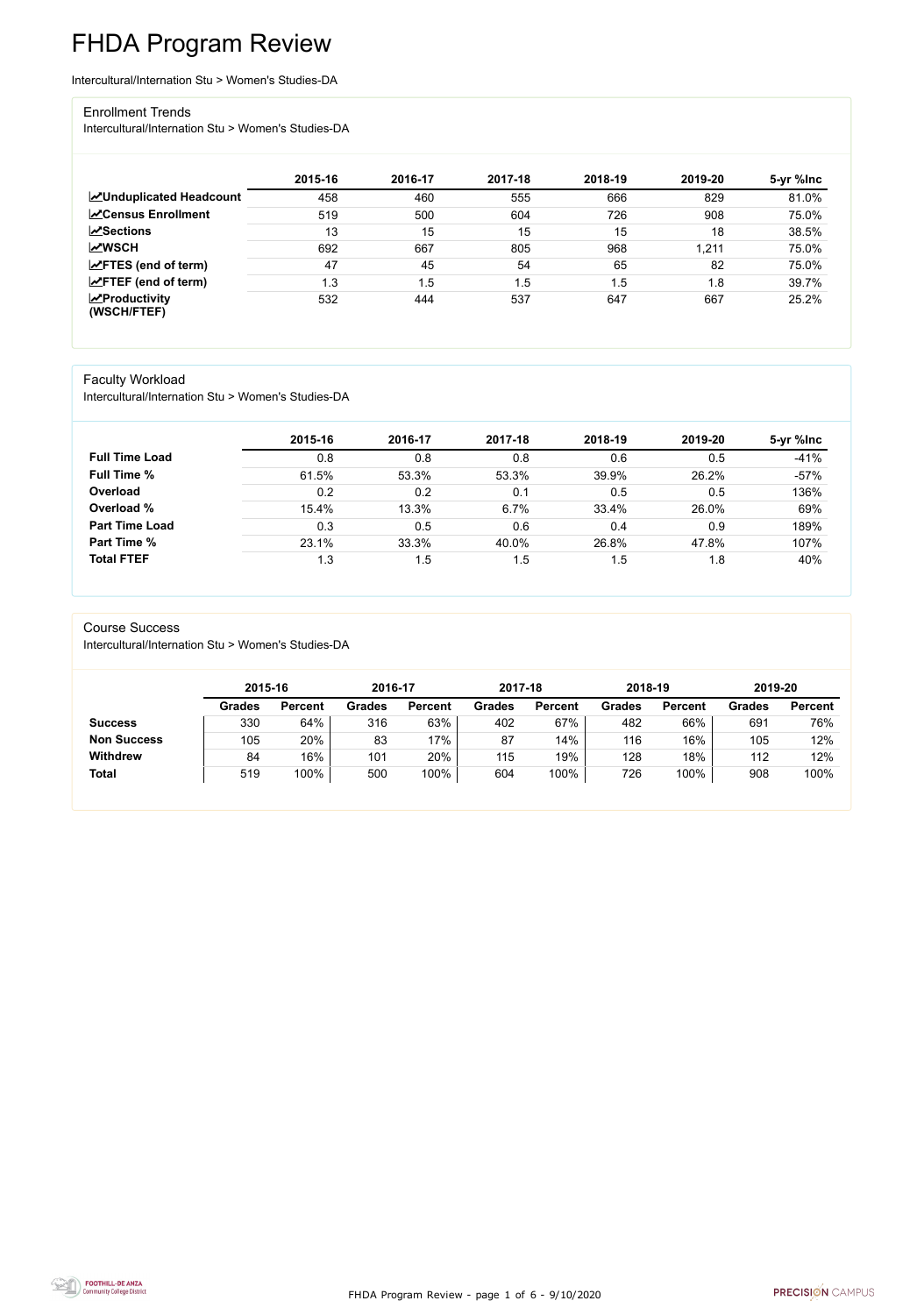FHDA Program Review - page 2 of 6 - 9/10/2020



### Course Success for African American, Latinx, and Filipinx Students

### Course Success for Asian, Native American, Pacific Islander, White, and Decline to State Students

|                    | 2015-16       |                | 2016-17       |                | 2017-18       |                | 2018-19       |                | 2019-20       |                |
|--------------------|---------------|----------------|---------------|----------------|---------------|----------------|---------------|----------------|---------------|----------------|
|                    | <b>Grades</b> | <b>Percent</b> | <b>Grades</b> | <b>Percent</b> | <b>Grades</b> | <b>Percent</b> | <b>Grades</b> | <b>Percent</b> | <b>Grades</b> | <b>Percent</b> |
| <b>Success</b>     | 225           | 61%            | 185           | 59%            | 189           | 57%            | 244           | 57%            | 345           | 70%            |
| <b>Non Success</b> | 85            | 23%            | 59            | 19%            | 66            | 20%            | 92            | 21%            |               | 16%            |
| <b>Withdrew</b>    | 60            | 16%            |               | 23%            | 75            | 23%            | 95            | 22%            | 68            | 14%            |
| <b>Total</b>       | 370           | 100%           | 315           | 100%           | 330           | 100%           | 431           | 100%           | 490           | 100%           |

|                    | 2015-16       |                | 2016-17       |                | 2017-18       |                | 2018-19       |                | 2019-20       |                |
|--------------------|---------------|----------------|---------------|----------------|---------------|----------------|---------------|----------------|---------------|----------------|
|                    | <b>Grades</b> | <b>Percent</b> | <b>Grades</b> | <b>Percent</b> | <b>Grades</b> | <b>Percent</b> | <b>Grades</b> | <b>Percent</b> | <b>Grades</b> | <b>Percent</b> |
| <b>Success</b>     | 105           | 70%            | 131           | 71%            | 213           | 78%            | 238           | 81%            | 346           | 83%            |
| <b>Non Success</b> | 20            | 13%            | 24            | 13%            | 21            | 8%             | 24            | 8%             | 28            | 7%             |
| <b>Withdrew</b>    | 24            | 16%            | 30            | 16%            | 40            | 15%            | 33            | 11%            | 44            | 11%            |
| <b>Total</b>       | 149           | 100%           | 185           | 100%           | 274           | 100%           | 295           | 100%           | 418           | 100%           |
|                    |               |                |               |                |               |                |               |                |               |                |

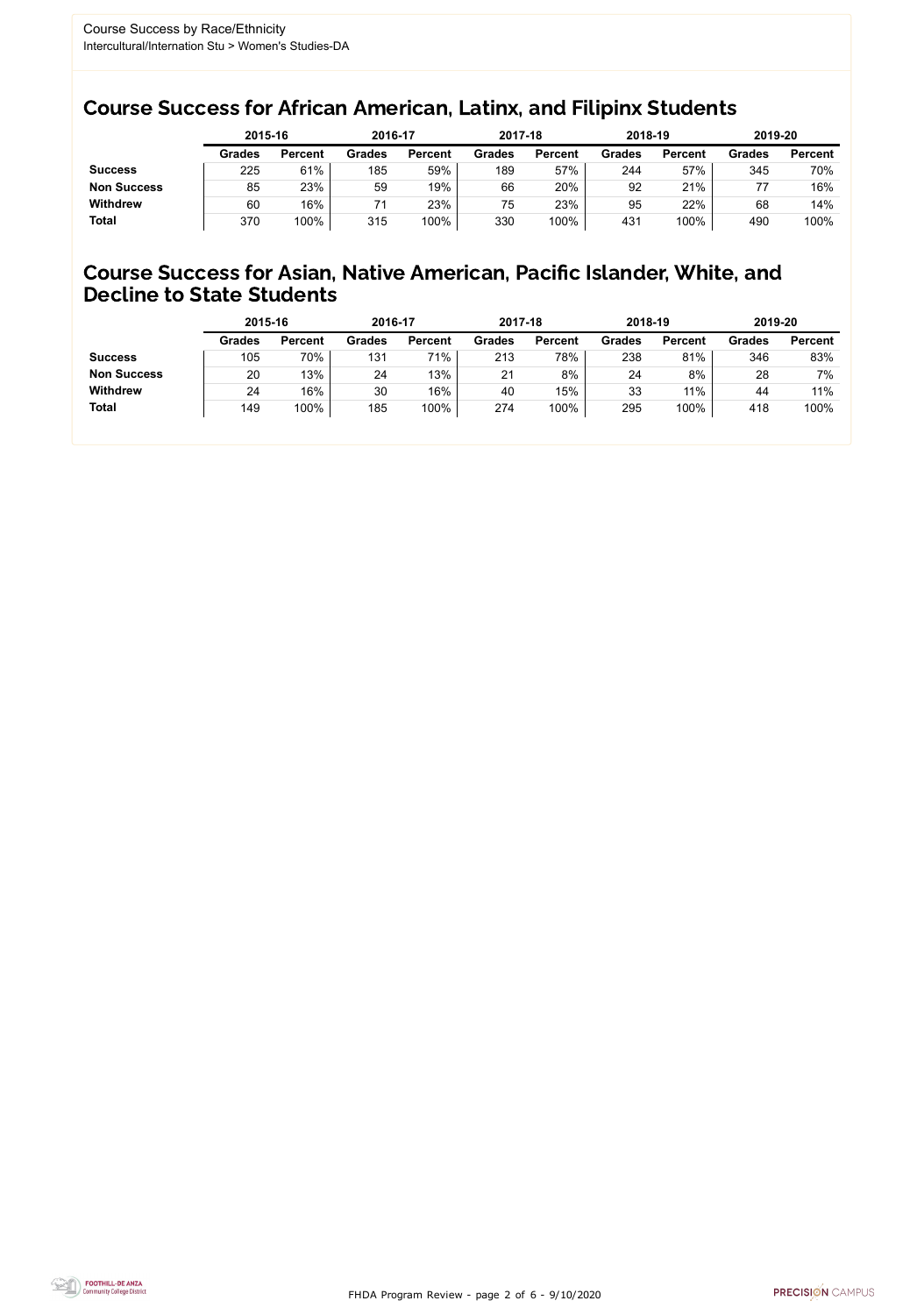

Some courses may continue to be listed but no longer have data due to renumbering or because the course was not offered in the past five years.



## by Gender

|                     | 2015-16 |                |     | 2016-17        |        | 2017-18        | 2018-19 |                | 2019-20 |                |
|---------------------|---------|----------------|-----|----------------|--------|----------------|---------|----------------|---------|----------------|
|                     | Enr     | <b>Percent</b> | Enr | <b>Percent</b> | Enr    | <b>Percent</b> | Enr     | <b>Percent</b> | Enr     | <b>Percent</b> |
| <b>Female</b>       | 419     | 81%            | 411 | 82%            | 488    | 81%            | 611     | 84%            | 736     | 81%            |
| <b>Male</b>         | 99      | 19%            | 87  | $17\%$         | 113    | 19%            | 109     | 15%            | 168     | 19%            |
| <b>Not Reported</b> |         | $0\%$          | ົ   | $0\%$          | ર<br>J | $0\%$          | 6       | $1\%$          |         | 0%             |
| <b>Total</b>        | 519     | 100%           | 500 | 100%           | 604    | 100%           | 726     | 100%           | 908     | 100%           |

## by Ethnicity

|                         | 2015-16        |                |     | 2016-17        |                 | 2017-18        |     | 2018-19        | 2019-20 |                |
|-------------------------|----------------|----------------|-----|----------------|-----------------|----------------|-----|----------------|---------|----------------|
|                         | Enr            | <b>Percent</b> | Enr | <b>Percent</b> | Enr             | <b>Percent</b> | Enr | <b>Percent</b> | Enr     | <b>Percent</b> |
| <b>African American</b> | 90             | 17%            | 58  | 12%            | 64              | 11%            | 61  | 8%             | 55      | 6%             |
| <b>Asian</b>            | 66             | 13%            | 101 | 20%            | 163             | 27%            | 183 | 25%            | 285     | 31%            |
| <b>Filipinx</b>         | 49             | 9%             | 35  | 7%             | 37              | 6%             | 59  | 8%             | 72      | 8%             |
| Latinx                  | 231            | 45%            | 222 | 44%            | 229             | 38%            | 311 | 43%            | 363     | 40%            |
| <b>Native American</b>  | $\overline{2}$ | $0\%$          | 4   | $1\%$          | 3               | $0\%$          | 3   | $0\%$          |         | $0\%$          |
| <b>Pacific Islander</b> | 4              | 1%             | 4   | $1\%$          | 5               | $1\%$          | 11  | 2%             |         | $1\%$          |
| White                   | 66             | 13%            | 73  | 15%            | 97              | 16%            | 89  | 12%            | 107     | 12%            |
| <b>Decline to State</b> | 11             | 2%             | 3   | $1\%$          | $6\phantom{1}6$ | $1\%$          | 9   | $1\%$          | 18      | 2%             |
| <b>Total</b>            | 519            | 100%           | 500 | 100%           | 604             | 100%           | 726 | 100%           | 908     | 100%           |

### by Age

|              | 2015-16 |                |     | 2016-17        |     | 2017-18        | 2018-19 |                | 2019-20 |                |
|--------------|---------|----------------|-----|----------------|-----|----------------|---------|----------------|---------|----------------|
|              | Enr     | <b>Percent</b> | Enr | <b>Percent</b> | Enr | <b>Percent</b> | Enr     | <b>Percent</b> | Enr     | <b>Percent</b> |
| 19 or less   | 104     | 20%            | 103 | 21%            | 113 | 19%            | 134     | 18%            | 235     | 26%            |
| $20 - 24$    | 319     | 61%            | 298 | 60%            | 342 | 57%            | 402     | 55%            | 489     | 54%            |
| 25-39        | 76      | 15%            | 85  | 17%            | 120 | 20%            | 163     | 22%            | 159     | 18%            |
| $40 +$       | 20      | 4%             | 14  | 3%             | 29  | 5%             | 27      | 4%             | 25      | 3%             |
| <b>Total</b> | 519     | 100%           | 500 | 100%           | 604 | 100%           | 726     | 100%           | 908     | 100%           |

## by Education Level

|                           | 2015-16 |                |     | 2016-17        |     | 2017-18        |     | 2018-19        | 2019-20 |                |
|---------------------------|---------|----------------|-----|----------------|-----|----------------|-----|----------------|---------|----------------|
|                           | Enr     | <b>Percent</b> | Enr | <b>Percent</b> | Enr | <b>Percent</b> | Enr | <b>Percent</b> | Enr     | <b>Percent</b> |
| <b>Bachelor or higher</b> | 10      | $2\%$          | 19  | 4%             | 16  | 3%             | 24  | 3%             | 16      | 2%             |
| <b>Associate</b>          | 4       | $1\%$          | 8   | 2%             | 16  | 3%             | 26  | 4%             | 23      | 3%             |
| <b>HS/Equivalent</b>      | 491     | 95%            | 455 | 91%            | 550 | 91%            | 647 | 89%            | 838     | 92%            |
| <b>All Other</b>          | 14      | 3%             | 18  | 4%             | 22  | 4%             | 29  | 4%             | 31      | 3%             |
| <b>Total</b>              | 519     | 100%           | 500 | 100%           | 604 | 100%           | 726 | 100%           | 908     | 100%           |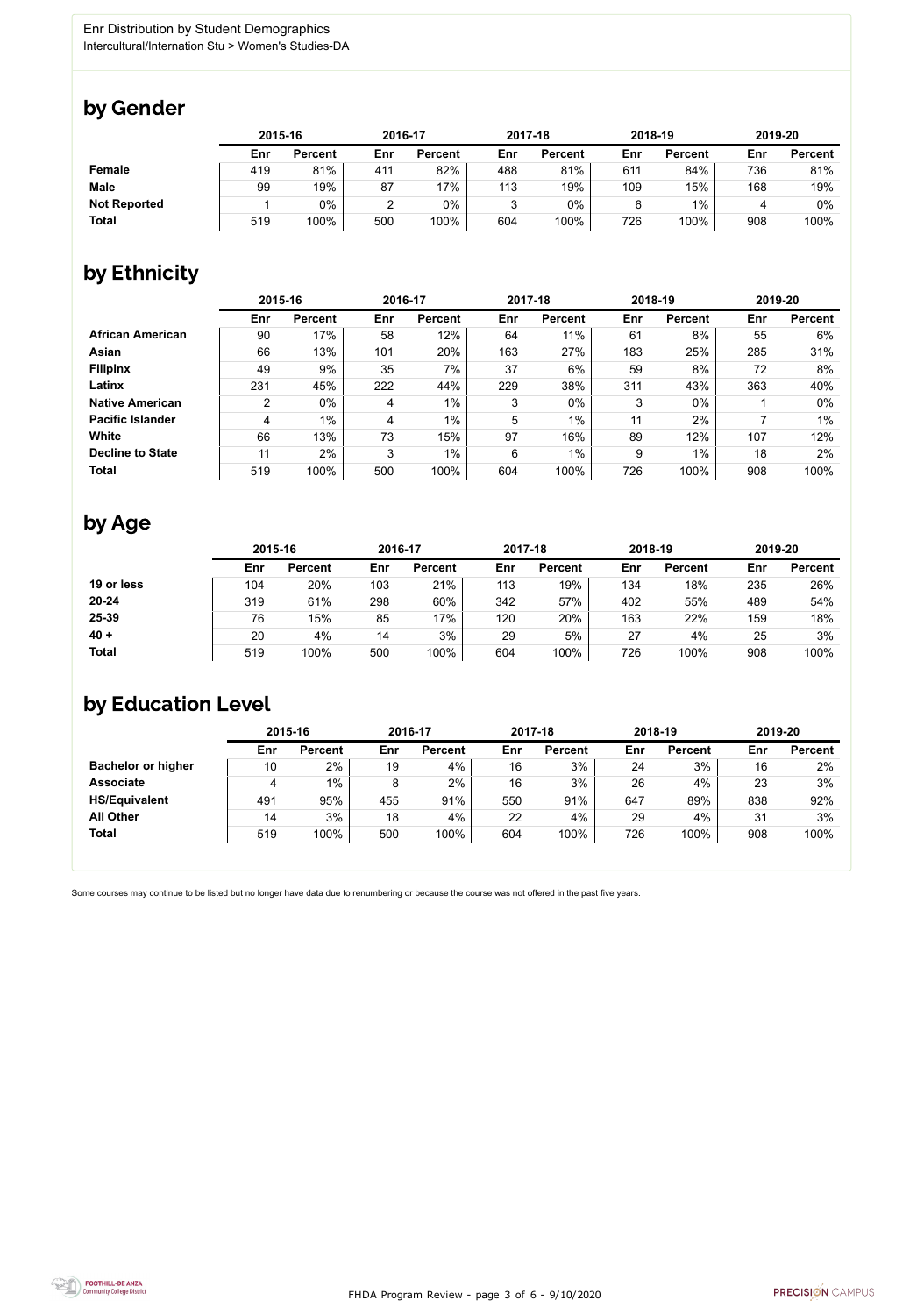FHDA Program Review - page 4 of 6 - 9/10/2020



### Success Rates by Gender Intercultural/Internation Stu > Women's Studies-DA

|                     | 2019-20                                                                 |                |               |                |               |                |               |                |  |  |  |  |  |
|---------------------|-------------------------------------------------------------------------|----------------|---------------|----------------|---------------|----------------|---------------|----------------|--|--|--|--|--|
|                     | <b>Total</b><br><b>Withdrew</b><br><b>Non Success</b><br><b>Success</b> |                |               |                |               |                |               |                |  |  |  |  |  |
|                     | <b>Grades</b>                                                           | <b>Percent</b> | <b>Grades</b> | <b>Percent</b> | <b>Grades</b> | <b>Percent</b> | <b>Grades</b> | <b>Percent</b> |  |  |  |  |  |
| <b>Female</b>       | 565                                                                     | 77%            | 92            | 13%            | 79            | 11%            | 736           | 100%           |  |  |  |  |  |
| <b>Male</b>         | 123                                                                     | 73%            | 13            | 8%             | 32            | 19%            | 168           | 100%           |  |  |  |  |  |
| <b>Not Reported</b> |                                                                         | 75%            |               | $0\%$          |               | 25%            | 4             | 100%           |  |  |  |  |  |
| All                 | 691                                                                     | 76%            | 105           | 12%            | 112           | 12%            | 908           | 100%           |  |  |  |  |  |

|                     |                | 2018-19        |                    |                |                 |                |               |                |  |  |  |  |  |  |
|---------------------|----------------|----------------|--------------------|----------------|-----------------|----------------|---------------|----------------|--|--|--|--|--|--|
|                     | <b>Success</b> |                | <b>Non Success</b> |                | <b>Withdrew</b> |                | <b>Total</b>  |                |  |  |  |  |  |  |
|                     | <b>Grades</b>  | <b>Percent</b> | <b>Grades</b>      | <b>Percent</b> | <b>Grades</b>   | <b>Percent</b> | <b>Grades</b> | <b>Percent</b> |  |  |  |  |  |  |
| <b>Female</b>       | 399            | 65%            | 102                | 17%            | 110             | 18%            | 611           | 100%           |  |  |  |  |  |  |
| <b>Male</b>         | 79             | 72%            | 13                 | 12%            | 17              | 16%            | 109           | 100%           |  |  |  |  |  |  |
| <b>Not Reported</b> | 4              | 67%            |                    | 17%            |                 | 17%            | 6             | 100%           |  |  |  |  |  |  |
| All                 | 482            | 66%            | 116                | 16%            | 128             | 18%            | 726           | 100%           |  |  |  |  |  |  |

|                     |               | 2017-18                              |               |                |               |                |               |                |  |  |  |  |  |  |
|---------------------|---------------|--------------------------------------|---------------|----------------|---------------|----------------|---------------|----------------|--|--|--|--|--|--|
|                     |               | <b>Non Success</b><br><b>Success</b> |               |                |               |                | <b>Total</b>  |                |  |  |  |  |  |  |
|                     | <b>Grades</b> | <b>Percent</b>                       | <b>Grades</b> | <b>Percent</b> | <b>Grades</b> | <b>Percent</b> | <b>Grades</b> | <b>Percent</b> |  |  |  |  |  |  |
| <b>Female</b>       | 324           | 66%                                  | 72            | 15%            | 92            | 19%            | 488           | 100%           |  |  |  |  |  |  |
| <b>Male</b>         | 77            | 68%                                  | 14            | 12%            | 22            | 19%            | 113           | 100%           |  |  |  |  |  |  |
| <b>Not Reported</b> |               | 33%                                  |               | 33%            |               | 33%            | າ<br>ິ        | 100%           |  |  |  |  |  |  |
| All                 | 402           | 67%                                  | 87            | 14%            | 115           | 19%            | 604           | 100%           |  |  |  |  |  |  |

|                     |               | 2016-17        |               |                |                 |                |               |                |  |  |
|---------------------|---------------|----------------|---------------|----------------|-----------------|----------------|---------------|----------------|--|--|
|                     |               | <b>Success</b> |               |                | <b>Withdrew</b> |                | <b>Total</b>  |                |  |  |
|                     | <b>Grades</b> | <b>Percent</b> | <b>Grades</b> | <b>Percent</b> | <b>Grades</b>   | <b>Percent</b> | <b>Grades</b> | <b>Percent</b> |  |  |
| Female              | 265           | 64%            | 64            | 16%            | 82              | 20%            | 411           | 100%           |  |  |
| <b>Male</b>         | 49            | 56%            | 19            | 22%            | 19              | 22%            | 87            | 100%           |  |  |
| <b>Not Reported</b> |               | 100%           |               | 0%             |                 | $0\%$          |               | 100%           |  |  |
| All                 | 316           | 63%            | 83            | 17%            | 101             | 20%            | 500           | 100%           |  |  |

|                     | 2015-16        |                |                    |                |               |                          |               |                |  |
|---------------------|----------------|----------------|--------------------|----------------|---------------|--------------------------|---------------|----------------|--|
|                     | <b>Success</b> |                | <b>Non Success</b> |                |               | Withdrew<br><b>Total</b> |               |                |  |
|                     | <b>Grades</b>  | <b>Percent</b> | <b>Grades</b>      | <b>Percent</b> | <b>Grades</b> | <b>Percent</b>           | <b>Grades</b> | <b>Percent</b> |  |
| Female              | 270            | 64%            | 84                 | 20%            | 65            | 16%                      | 419           | 100%           |  |
| <b>Male</b>         | 60             | 61%            | 20                 | 20%            | 19            | 19%                      | 99            | 100%           |  |
| <b>Not Reported</b> |                | 0%             |                    | 100%           | ν             | $0\%$                    |               | 100%           |  |
| All                 | 330            | 64%            | 105                | 20%            | 84            | 16%                      | 519           | 100%           |  |

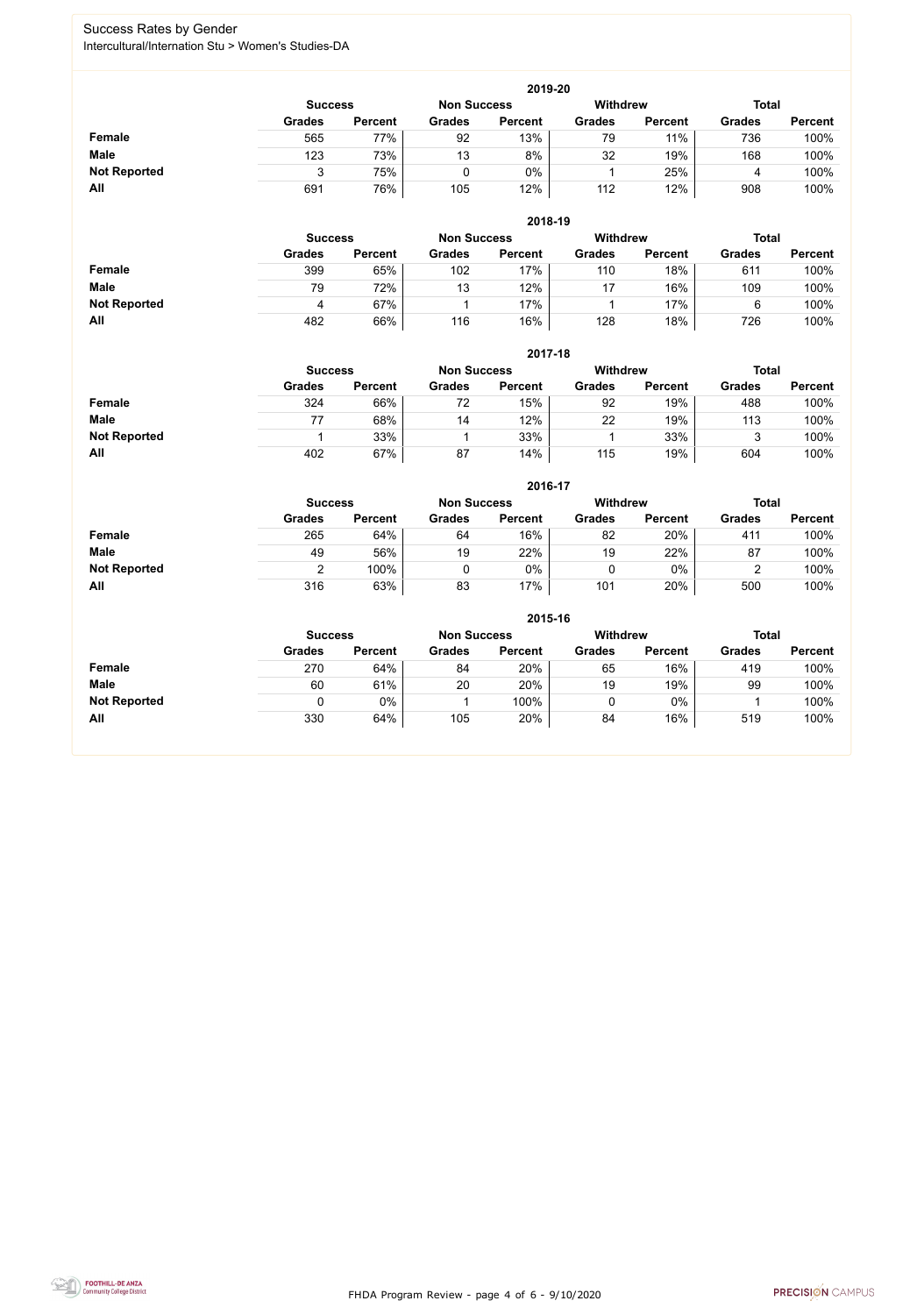FHDA Program Review - page 5 of 6 - 9/10/2020



### Success Rates by Age Intercultural/Internation Stu > Women's Studies-DA

|            |                |                    |               | 2019-20         |               |                |               |                |
|------------|----------------|--------------------|---------------|-----------------|---------------|----------------|---------------|----------------|
|            | <b>Success</b> | <b>Non Success</b> |               | <b>Withdrew</b> |               | <b>Total</b>   |               |                |
|            | <b>Grades</b>  | <b>Percent</b>     | <b>Grades</b> | <b>Percent</b>  | <b>Grades</b> | <b>Percent</b> | <b>Grades</b> | <b>Percent</b> |
| 19 or less | 203            | 86%                | 18            | 8%              | 14            | 6%             | 235           | 100%           |
| 20-24      | 359            | 73%                | 64            | 13%             | 66            | 13%            | 489           | 100%           |
| 25-39      | 112            | 70%                | 20            | 13%             | 27            | 17%            | 159           | 100%           |
| $40 +$     | 17             | 68%                | 3             | 12%             | 5             | 20%            | 25            | 100%           |
| All        | 691            | 76%                | 105           | 12%             | 112           | 12%            | 908           | 100%           |

|            |                |                    |               | 2018-19        |                                 |                |               |                |
|------------|----------------|--------------------|---------------|----------------|---------------------------------|----------------|---------------|----------------|
|            | <b>Success</b> | <b>Non Success</b> |               |                | <b>Withdrew</b><br><b>Total</b> |                |               |                |
|            | <b>Grades</b>  | <b>Percent</b>     | <b>Grades</b> | <b>Percent</b> | <b>Grades</b>                   | <b>Percent</b> | <b>Grades</b> | <b>Percent</b> |
| 19 or less | 99             | 74%                | 20            | 15%            | 15                              | 11%            | 134           | 100%           |
| $20 - 24$  | 262            | 65%                | 64            | 16%            | 76                              | 19%            | 402           | 100%           |
| 25-39      | 102            | 63%                | 28            | 17%            | 33                              | 20%            | 163           | 100%           |
| $40 +$     | 19             | 70%                | 4             | 15%            | 4                               | 15%            | 27            | 100%           |
| All        | 482            | 66%                | 116           | 16%            | 128                             | 18%            | 726           | 100%           |

|            |                                      |                |               | 2017-18        |                 |                |               |                |
|------------|--------------------------------------|----------------|---------------|----------------|-----------------|----------------|---------------|----------------|
|            | <b>Non Success</b><br><b>Success</b> |                |               |                | <b>Withdrew</b> |                | <b>Total</b>  |                |
|            | <b>Grades</b>                        | <b>Percent</b> | <b>Grades</b> | <b>Percent</b> | <b>Grades</b>   | <b>Percent</b> | <b>Grades</b> | <b>Percent</b> |
| 19 or less | 83                                   | 73%            | 17            | 15%            | 13              | 12%            | 113           | 100%           |
| 20-24      | 229                                  | 67%            | 43            | 13%            | 70              | 20%            | 342           | 100%           |
| 25-39      | 73                                   | 61%            | 21            | 18%            | 26              | 22%            | 120           | 100%           |
| $40 +$     | 17                                   | 59%            | 6             | 21%            | 6               | 21%            | 29            | 100%           |
| All        | 402                                  | 67%            | 87            | 14%            | 115             | 19%            | 604           | 100%           |

|            |                                      |                |               | 2016-17        |                 |                |               |                |
|------------|--------------------------------------|----------------|---------------|----------------|-----------------|----------------|---------------|----------------|
|            | <b>Non Success</b><br><b>Success</b> |                |               |                | <b>Withdrew</b> |                | <b>Total</b>  |                |
|            | <b>Grades</b>                        | <b>Percent</b> | <b>Grades</b> | <b>Percent</b> | <b>Grades</b>   | <b>Percent</b> | <b>Grades</b> | <b>Percent</b> |
| 19 or less | 64                                   | 62%            | 22            | 21%            | 17              | 17%            | 103           | 100%           |
| $20 - 24$  | 196                                  | 66%            | 43            | 14%            | 59              | 20%            | 298           | 100%           |
| 25-39      | 48                                   | 56%            | 13            | 15%            | 24              | 28%            | 85            | 100%           |
| $40 +$     | 8                                    | 57%            | 5             | 36%            |                 | 7%             | 14            | 100%           |
| All        | 316                                  | 63%            | 83            | 17%            | 101             | 20%            | 500           | 100%           |

|            |                |                    |               | 2015-16         |               |                |               |                |
|------------|----------------|--------------------|---------------|-----------------|---------------|----------------|---------------|----------------|
|            | <b>Success</b> | <b>Non Success</b> |               | <b>Withdrew</b> |               | <b>Total</b>   |               |                |
|            | <b>Grades</b>  | <b>Percent</b>     | <b>Grades</b> | <b>Percent</b>  | <b>Grades</b> | <b>Percent</b> | <b>Grades</b> | <b>Percent</b> |
| 19 or less | 68             | 65%                | 25            | 24%             |               | 11%            | 104           | 100%           |
| $20 - 24$  | 202            | 63%                | 63            | 20%             | 54            | 17%            | 319           | 100%           |
| 25-39      | 48             | 63%                | 13            | 17%             | 15            | 20%            | 76            | 100%           |
| $40 +$     | 12             | 60%                | 4             | 20%             | 4             | 20%            | 20            | 100%           |
| All        | 330            | 64%                | 105           | 20%             | 84            | 16%            | 519           | 100%           |